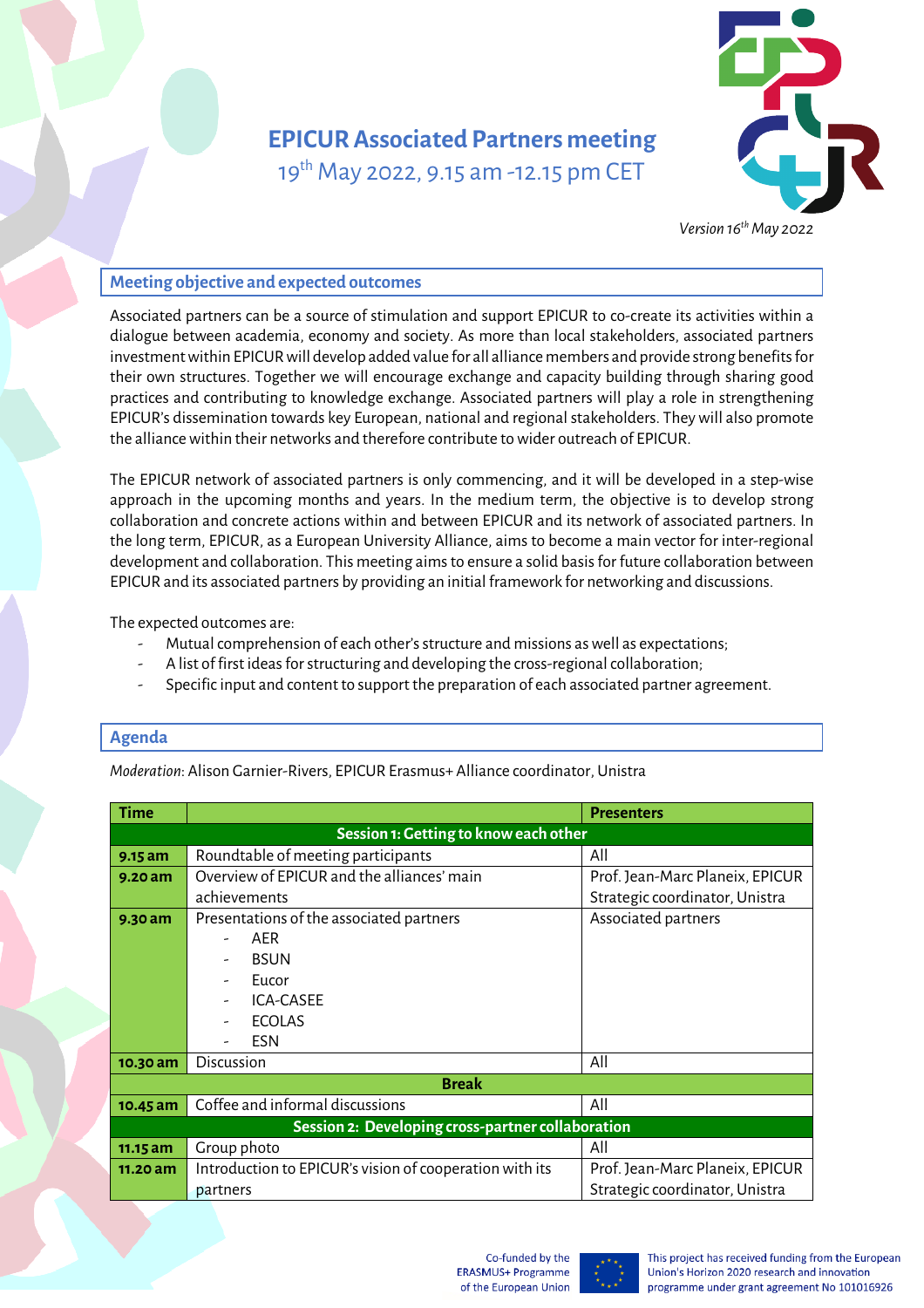| 11.25 am | Experience sharing on collaborative experiences with                       | <b>EPICUR Steering Committee</b> |
|----------|----------------------------------------------------------------------------|----------------------------------|
|          | and between universities:                                                  | members                          |
|          | Examples of in areas such as competence based-<br>$\overline{\phantom{a}}$ | Associated partners              |
|          | learning, lifelong learning, mobilities,                                   |                                  |
|          | Recommendations and lessons learned<br>$\overline{\phantom{0}}$            |                                  |
|          | including on how to manage expectations                                    |                                  |
|          | Potential joint actions<br>Ξ.                                              |                                  |
| 12.10 pm | Wrap-up and next steps                                                     | Moderator                        |

#### **Participants**

In order to facilitate fruitful exchange and discussion the meeting will be limited to a maximum 20 participants among the EPICUR and Associated partners.

| <b>EPICUR Steering Committee members</b> | Jean-Marc Planeix, Unistra (EPICUR Strategic coordinator)    |
|------------------------------------------|--------------------------------------------------------------|
|                                          |                                                              |
| or representatives                       | +8 partner representatives                                   |
|                                          |                                                              |
| Unistra coordination                     | Alison Garnier-Rivers, Unistra (moderation)                  |
|                                          | Daniel Fouchard, Unistra (minutes)                           |
| <b>Associated Partners</b>               | AER                                                          |
|                                          | <b>BSUN</b>                                                  |
|                                          | Eucor                                                        |
|                                          | ICA-CASEE                                                    |
|                                          | <b>FCOLAS</b>                                                |
|                                          | <b>FSN</b>                                                   |
| Other                                    | Michael Zacherle, KIT (EPICUR research project coordination) |
|                                          | Nora Korp, BOKU (Logistics)                                  |
|                                          | Johannes Schützenhofer - EPICUR Student Board                |

### **Venue**

**On site location:** "BOKU Gregor Mendel House" Gregor-Mendel-Strasse 33, 1180 Wien

#### **Rectorate's meeting room DG41 – top floor**

The meeting will be held **in a hybrid fashion to facilitate the representation of the AER**. https://bokuvienna.zoom.us/j/93652895656 Meeting-ID: 936 5289 5656

# **Preparation**

EPICUR will prepare a document package for the meeting participants (to be sent 1 week before) which is expected to include:

- EPICUR fact sheet in English
- EPICUR strategy since 2019 and short overview of the EPICUR-SHAPE-IT project proposal
- Note on the EPICUR vision for partner cooperation